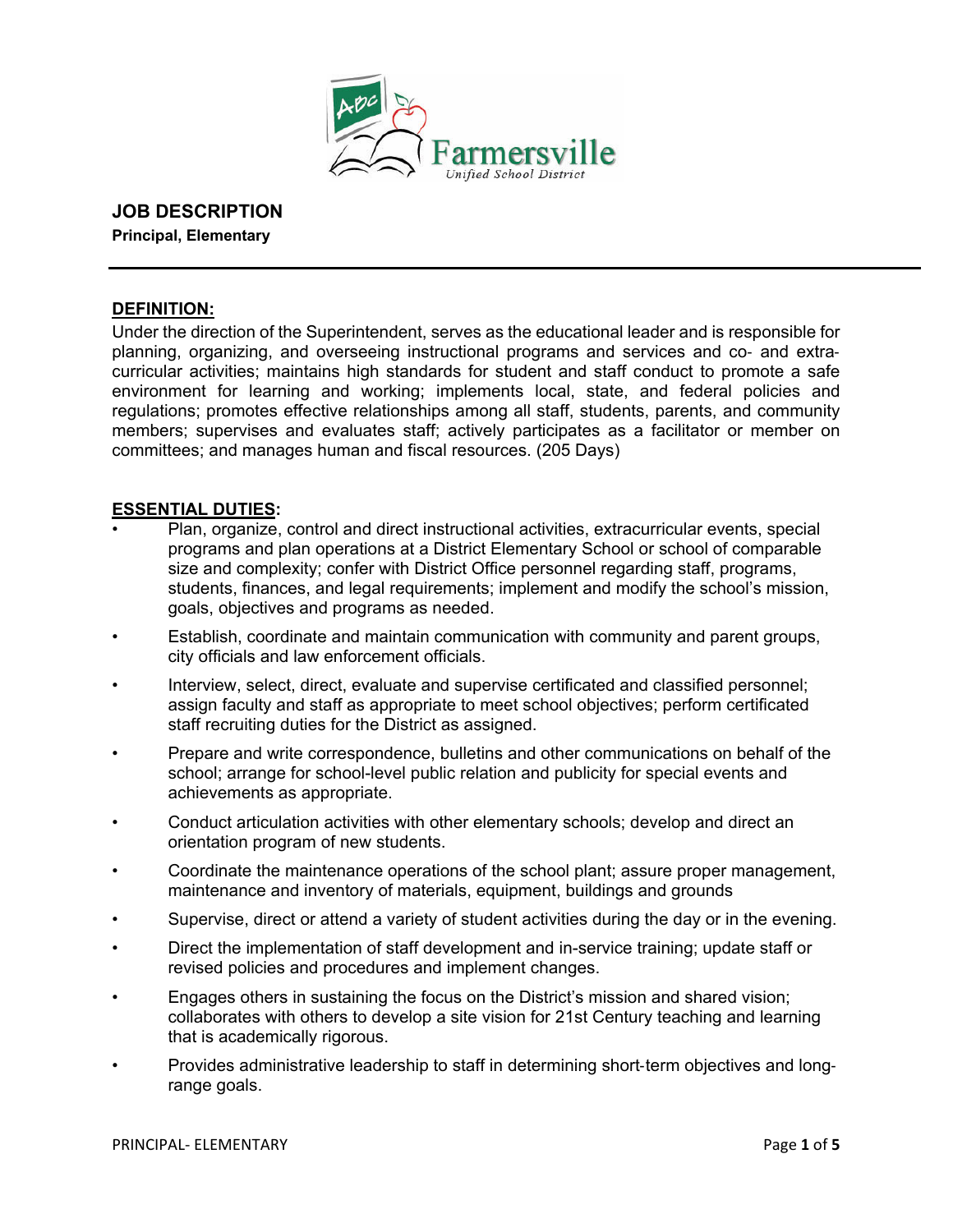- Facilitates collaborative processes that promote students' academic and behavioral improvements.
- Leads in the development, implementation, and evaluation of a data-driven plan for increasing student achievement and behavioral outcomes; utilizes multiple data sources.
- Supervises and evaluates the implementation of regular and supplemental instructional programs, including summer school.
- Works in conjunction with the District to facilitate the use of standards-based curriculum, instructional strategies, and assessments to ensure alignment with, and attainment of, local and state goals.
- Promotes a culture of individual and collective professional learning for all staff that results in continuous academic improvement for students.
- Evaluates effective instructional strategies and assessment practices that meet the needs of all students.
- Identifies potential barriers to student achievement; works in conjunction with teachers to implement research-based strategies to close achievement gaps among student populations.
- Supervises the development of, and revisions to, the Master Schedule.
- Participates in vertical articulation with Junior High administrators.
- Works in conjunction with faculty and the District to determine professional learning needs; provides for the faculty's professional learning through site-based training and attendance at conferences and workshops.
- Models and promotes positive, responsive public relations at all times in the school and community, including responding to student, parent, community, and faculty concerns/complaints in a prompt and effective manner.
- Creates a professional environment by assuring that all staff members' interactions with each other, students, parents, and community members are conducted with respect and professionalism.
- Establishes and maintains a safe, positive, and cooperative environment where students, staff, and families flourish in a culture of respectful discourse, learning, service, and support.
- Establishes and maintains procedures for conflict resolution for all stakeholders.
- Works in conjunction with the District to provide oversight to all areas of campus safety, including but not limited to, student discipline, visitors on campus, the School Safety Plan, crisis prevention and intervention plans, directing the work of Noon Duty Aides, and School Resource Officers, and the maintenance of grounds and facilities.
- Manages fiscal and human resources.
- Works in conjunction with the Business Department to develop and manage relevant site budgets.
- Works in conjunction with Human Resources, to make employment recommendations, including hiring, promotions, and terminations.
- Conducts informal and formal classroom observations.
- Supervises the completion of all contractual obligations for evaluations including notifications, timelines, pre/post evaluation conferences, and submission/storage of evaluation documents; observes all staff in the performance of their duties; evaluates assigned classified, certificated, and management personnel.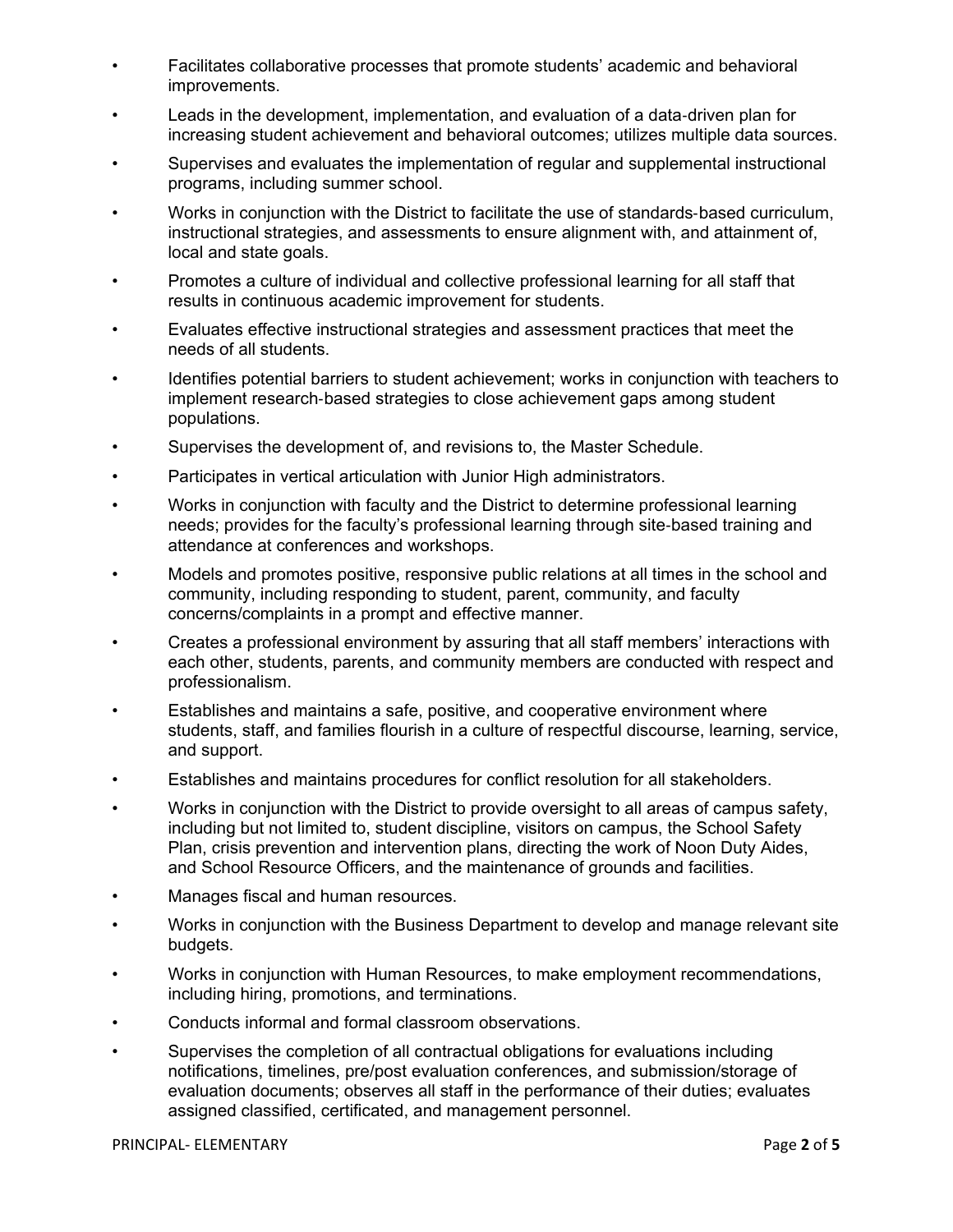- Conducts employee disciplinary investigations; utilizes a progressive discipline practice for employees, as needed, and in conjunction with Board policy and collective bargaining agreements; maintains appropriate and legal documentation in all disciplinary matters.
- Works continuously with individual parents, parent groups, and community members to assist, support, and recognize students.
- Promotes and enhances parent and family engagement opportunities and community partnerships.
- Promotes a variety of two-way communications between staff members and parents/community members.
- Interacts regularly with students, faculty, parents, and community members through attendance and participation in a variety of forums including, but not limited to, individual meetings, participation in parent clubs, active membership in the School Site Council (SSC) and English Learners Advisory Council (ELAC), Individual Education Plan (IEP) meetings, faculty and department meetings, Board meetings, student recognition ceremonies, and co- and extra-curricular activities.
- Communicates District policies, procedures, rules, and regulations to parents and community members.
- Creates and maintains student/parent and staff handbooks; ensures pertinent, current information and alignment with Board policies and regulations.
- Prepares site-relevant Board agenda items; makes presentations and provides reports to the Board of Trustees, as requested; attends Board meetings, as required.

# **OTHER DUTIES:**

Perform related duties as assigned.

# **REQUIRED QUALIFICATIONS:**

To perform this job successfully an individual must be able to perform each essential duty satisfactorily. The requirements listed below are representative of the knowledge, skill, and/or ability required. Reasonable accommodations may be made to enable individuals with disabilities to perform the essential functions. Should possess personal qualifications recognized as essential for good public employees including integrity initiative, dependability, courtesy, good judgment, maintain confidentiality and ability to work cooperatively with others.

#### Education and Experience:

- A minimum of three years of successful classroom teaching experience, five years preferred
- A minimum of three years of successful site-level administrative experience
- Demonstrated achievement as an educational leader with vision and strong interpersonal skills, including specific evidence of student academic improvement in a school setting as a result of the candidate's leadership
- Master's Degree, preferred

#### Licenses, Certifications and other Requirements:

• California Administrative Service Credential, required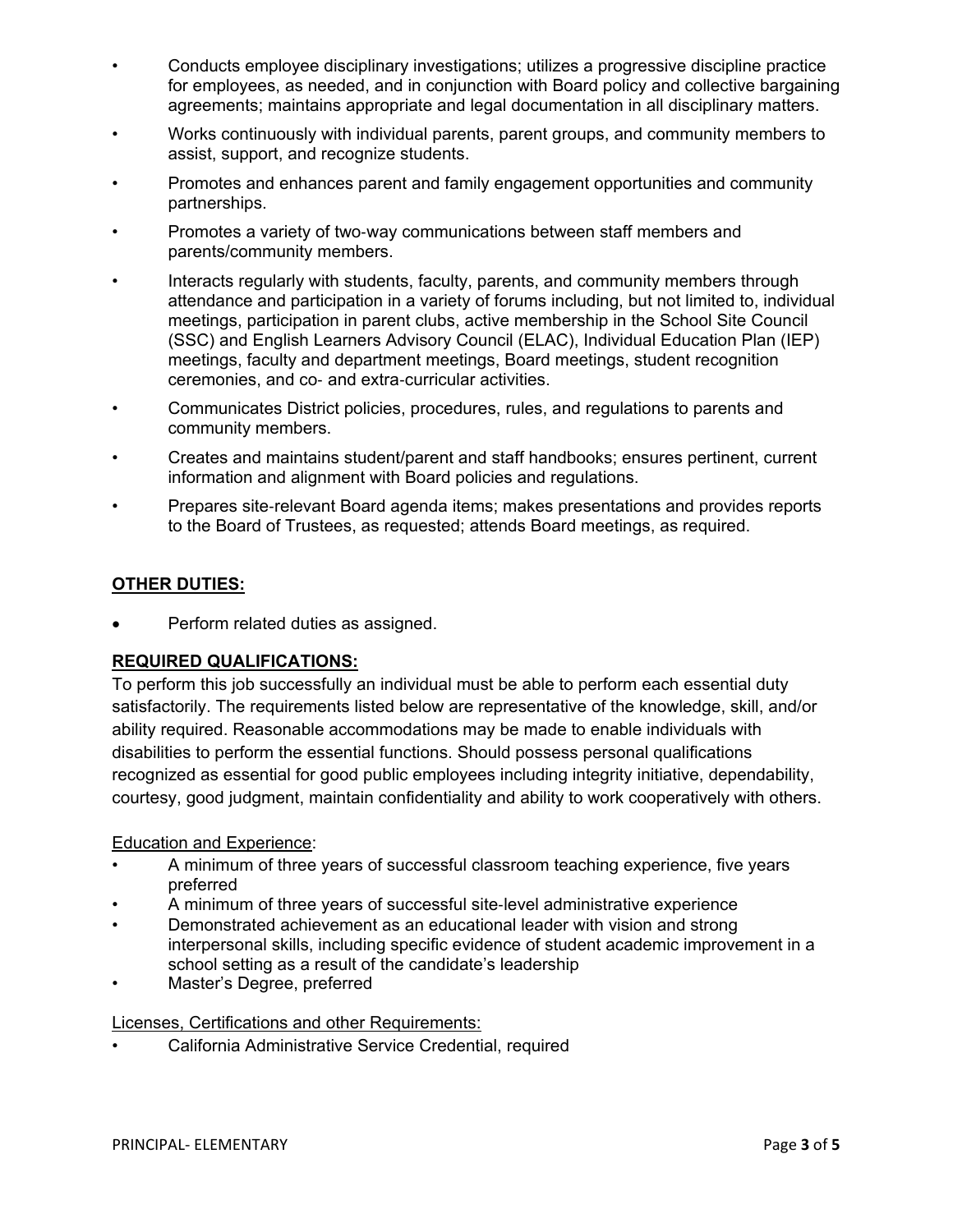## Knowledge of:

- Comprehensive organization, activities, goals and objectives of a District middle school.
- School law administration and applicable sections of the State Education Code and other applicable laws.
- State and local curriculum requirements.
- Board and District policies, procedures and regulations.
- Labor relations law and employee contracts.
- State plant facility requirements.
- Budget preparation and control.
- Principles and practices of administration, supervision and training.
- Interpersonal skills using tact, patience and courtesy.
- Oral and written communication skills.
- Public speaking techniques.
- Basic computer operation.

## Ability to:

- Assume leadership responsibilities
- Develop a shared vision through a collaborative, inclusive process
- Motivate others towards common goals of achievement, improvement, and efficacy
- Be the instructional leader on the campus
- Manage human and fiscal resources
- Build relationships across a diverse group of stakeholders.
- Create an effective, productive, respectful, and safe school climate
- Engage parents, families, and community members in the comprehensive educational system
- Communicate effectively, orally and in writing, with all stakeholders and in a variety of settings, including public speaking Maintain cooperative and effective relationships with those contacted in the course of work
- Reflect on continual professional learning and self-improvement
- Make ethical decisions, operate with integrity, and build trust in all situations
- Work both independently or collaboratively, as needed
- Lead change initiatives in relation to district initiatives, legislation, and data analysis.
- Lead interactions with local, county, state, and federal agencies

# **WORKING CONDITIONS:**

Work Environment: The work environment characteristics described here are representative of those an employee encounters while performing the essential functions of this job. Reasonable accommodations may be made to enable individuals with disabilities to perform the essential functions.

- Is subject to inside and outside environmental conditions.
- Requires great physical demand for strength and endurance, involving heavy physical exertion

Physical Demands: The physical demands described here are representative of those that must be met by an employee to successfully perform the essential functions of this job. Reasonable accommodations may be made to enable individuals with disabilities to perform the essential functions.